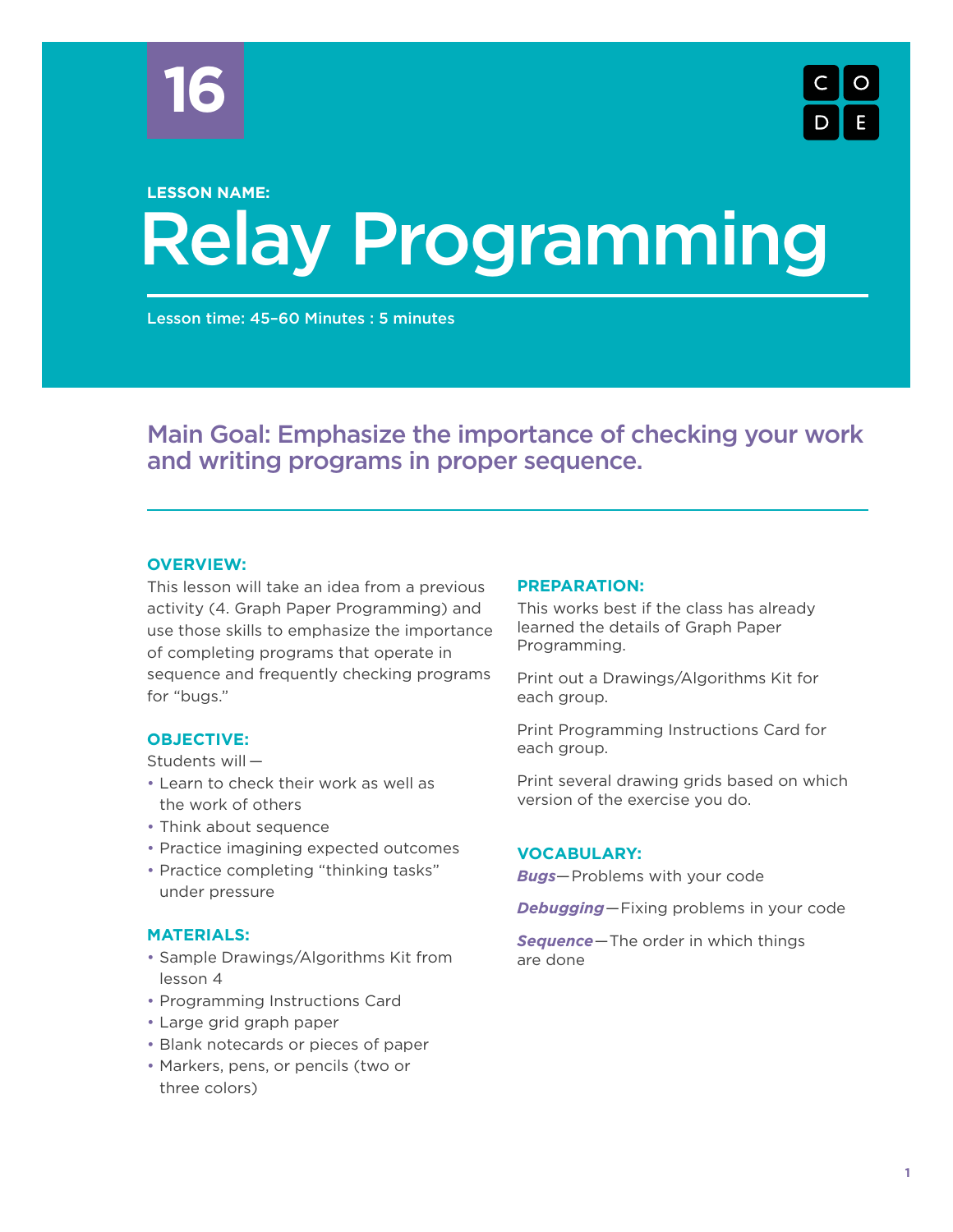#### **REVIEW:**

This review segment is intended to get the class thinking back to the last lesson. If you are covering these activities out of order, please substitute your own review subjects here.

#### **Class Participation Questions:**

- What did we do in our last lesson?
- Do you remember what a parameter is?
- Is a parameter also a variable? Why or why not?

**This lesson emphasizes the importance of frequently checking your programs for "bugs."**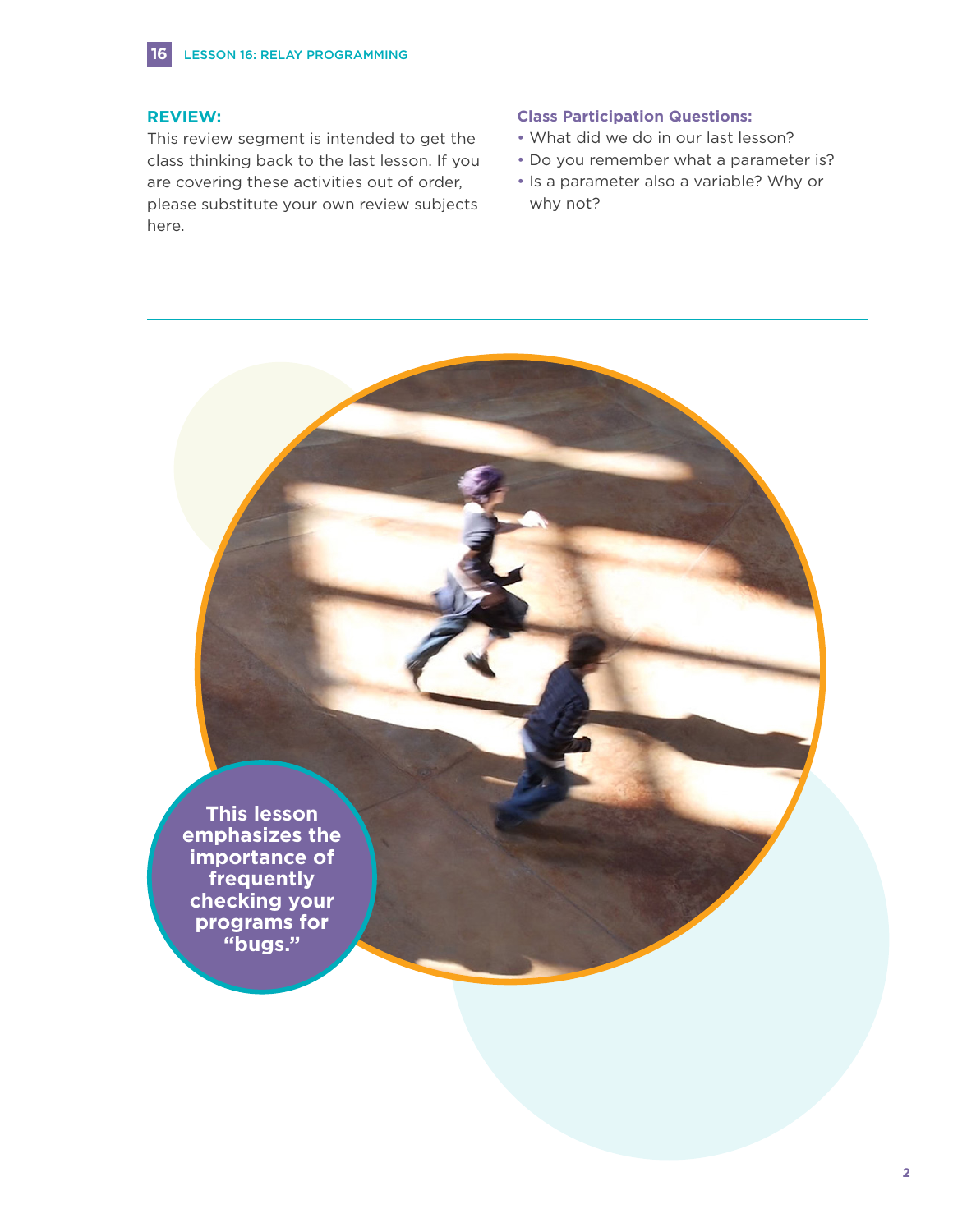#### **INTRODUCE:**

**16**

The activity is the key here. Most of the skills needed to play the game in this lesson were explained in lesson 4. The learning experience in this activity comes from the way those skills are put to the test.

Computer scientists are always facing deadlines. The tighter the time crunch, the more tempted a programmer might be to skip important quality checking steps, or push forward without reviewing what has already been done. To simulate the pressure of working in these situations, this lesson is structured as a team-based relay.

Break your class into groups of 4 to 6 and line them in relay queues on one side of the room (playing outdoors allows for more distance/speed/excitement). On the other side of the room (or yard) place one of the graph drawings across from each relay queue. Put a blank notecard or piece of paper very near each image.

The rules are simple. Each team sends over the first student in line to look at the graph paper image and draw the first programming symbol on the blank piece of paper nearby. The student then returns to the queue and touches the next student's hand. The next student then goes up to the papers, looks at the image, reviews the programming of the previous students, and adds a symbol. If a student finds a bug in the group's program, the student should use their turn to fix the already written code instead of adding another symbol. This process repeats until the group is confident that they've programmed the entire image correctly. The speed and energy of the game depends on whether it is being played outdoors or inside a classroom. If space is limited, you can require each student to walk, or even pass the papers around as students sit at their desks. The running version is perhaps more impressive, since the students have less time to process and communicate during transitions.

A winner is declared when the entire team believes they are done, and the teacher checks the validity of the algorithm in recreating the original drawing. This game can be played again with multiple drawings or multiple adjustments.

When the game is over, gather the students and ask them about what they learned.

- Was it easy to create perfect code when you were working so quickly?
- How easy/hard was it to read the code that the group had already written?
- Did you find any bugs? How did you know they were bugs?
- Was is more simple or more complicated to have several people involved in the creation at different times?
- Are there any tricks that you can think of to make the work easier for the person who follows you?
- What do you wish the person before you would have done to help you be faster? Or what did they do to help you be faster/more accurate?